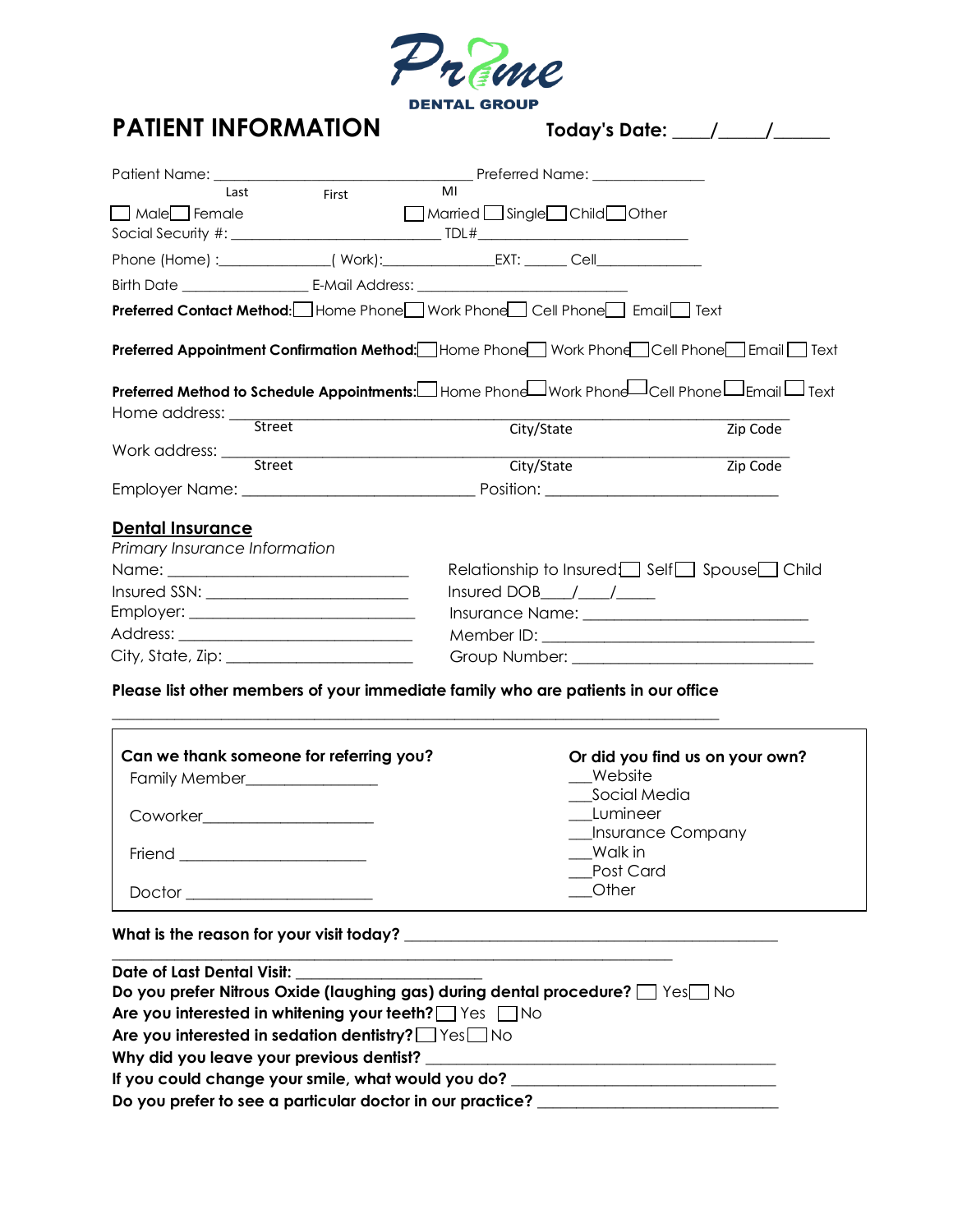

|                                                                                                                                                                                                                                                                                                                                                                                                                                                                                                                               |                                                                                                                                                                                                                                                                                                                                                                                                                                                                                                                                                                                  | <b>DOB</b>                                                                                                                                                                                                                                                                                                                                                                                                                                                                                                                                                                                                    |
|-------------------------------------------------------------------------------------------------------------------------------------------------------------------------------------------------------------------------------------------------------------------------------------------------------------------------------------------------------------------------------------------------------------------------------------------------------------------------------------------------------------------------------|----------------------------------------------------------------------------------------------------------------------------------------------------------------------------------------------------------------------------------------------------------------------------------------------------------------------------------------------------------------------------------------------------------------------------------------------------------------------------------------------------------------------------------------------------------------------------------|---------------------------------------------------------------------------------------------------------------------------------------------------------------------------------------------------------------------------------------------------------------------------------------------------------------------------------------------------------------------------------------------------------------------------------------------------------------------------------------------------------------------------------------------------------------------------------------------------------------|
|                                                                                                                                                                                                                                                                                                                                                                                                                                                                                                                               | Please answer the following questions to the best of your ability, realizing that true and accurate answers<br>are important to the delivery of quality of care. All information you provide will be kept confidential.<br>*PLEASE ANSWER BY CIRCLING Yes (Y) or No (N) FOR EACH INDIVIDUAL QUESTION<br>2. Has there been any change in your general health in the past year? Y N<br>If so, what for? $\overline{\phantom{a}}$                                                                                                                                                   |                                                                                                                                                                                                                                                                                                                                                                                                                                                                                                                                                                                                               |
|                                                                                                                                                                                                                                                                                                                                                                                                                                                                                                                               |                                                                                                                                                                                                                                                                                                                                                                                                                                                                                                                                                                                  |                                                                                                                                                                                                                                                                                                                                                                                                                                                                                                                                                                                                               |
|                                                                                                                                                                                                                                                                                                                                                                                                                                                                                                                               |                                                                                                                                                                                                                                                                                                                                                                                                                                                                                                                                                                                  |                                                                                                                                                                                                                                                                                                                                                                                                                                                                                                                                                                                                               |
| DO YOU HAVE OR HAVE YOU EVER HAD:<br><b>AIDS/HIV Positive</b><br>$\bullet$<br>Alzheimer's Disease<br>$\bullet$<br>Anaphylaxis<br>$\bullet$<br>Anemia<br>$\bullet$<br>Angina<br>$\bullet$<br>Arthritis/Gout<br>$\bullet$<br><b>Artificial Heart Valve</b><br>$\bullet$<br>Artificial Joint<br>$\bullet$<br>Asthma<br>$\bullet$<br><b>Blood Disease</b><br>$\bullet$                                                                                                                                                            | Excessive Thirst<br>Y N<br>$\bullet$<br>Y N<br>$\bullet$<br><b>Fainting Spells/Dizziness</b><br>Y N<br>$\bullet$<br>Frequent Cough<br>Y N<br>$\bullet$<br>Frequent Diarrhea<br>Y N<br>Frequent Headaches<br>$\bullet$<br>Y N<br><b>Genital Herpes</b><br>$\bullet$<br>Y N<br>Glaucoma<br>Y N<br>$\bullet$<br>Y N<br><b>Hay Fever</b><br>$\bullet$<br>Y N<br>$\bullet$<br><b>Heart Attack/Failure</b>                                                                                                                                                                             | YN<br>Liver Disease<br>Y N<br>$\bullet$<br>Low Blood Pressure<br>Y N<br>Y N<br>$\bullet$<br>Y N<br>Lung Disease<br>$\bullet$<br>Y N<br>Mitral Valve Prolepses Y N<br>$\bullet$<br>Y N<br>Osteoporosis<br>Y N<br>$\bullet$<br>Y N<br>Pain in Jaw Joints<br>Y N<br>$\bullet$<br>Y N<br>Parathyroid Disease<br>Y <sub>N</sub><br>$\bullet$<br>Y N<br><b>Psychiatric Care</b><br>Y N<br>$\bullet$<br><b>Radiation Treatment</b><br>Y N<br>Y N<br>$\bullet$<br><b>Renal Dialysis</b><br>Y N<br>$\bullet$<br>Y <sub>N</sub>                                                                                         |
| <b>Blood Transfusion</b><br>$\bullet$<br><b>Breathing Problems</b><br>$\bullet$<br><b>Bruise Easily</b><br>$\bullet$<br>Cancer<br>Chemotherapy<br>Chest Pain<br>$\bullet$<br>Cold Sores/Fever Blisters<br>$\bullet$<br>Congenital Heart Disorder Y N<br>٠<br>Convulsions<br>$\bullet$<br>Cortisone Medicine<br>$\bullet$<br><b>Diabetes</b><br>$\bullet$<br>Drug Addiction<br>$\bullet$<br><b>Easily Winded</b><br>$\bullet$<br>Emphysema<br>$\bullet$<br>Epilepsy or Seizures<br>٠<br><b>Excessive Bleeding</b><br>$\bullet$ | Y N<br>$\bullet$<br><b>Heart Murmur</b><br>Y N<br>$\bullet$<br><b>Heart Pacemaker</b><br>YN<br><b>Heart Trouble/Disease</b><br>$\bullet$<br>Y N<br>Hemophilia<br>Y N<br>$\bullet$<br>Y N<br><b>Hepatitis A</b><br>$\bullet$<br>Y N<br>Hepatitis B or C<br>$\bullet$<br>Herpes<br>$\bullet$<br>Y N<br><b>High Blood Pressure</b><br>$\bullet$<br>Y N<br><b>High Cholesterol</b><br>Y N<br>Hives or Rash<br>$\bullet$<br>Y N<br>Hypoglycemia<br>Y N<br>$\bullet$<br>Y N<br>Irregular Heartbeat<br>$\bullet$<br>Y N<br>Kidney Problems<br>$\bullet$<br>Y N<br>Leukemia<br>$\bullet$ | Rheumatic Fever<br>YN<br>$\bullet$<br>Y N<br>Shingles<br>Y N<br>$\bullet$<br>YN<br>Sickle Cell Disease<br>$\bullet$<br>YN<br>YN<br>$\bullet$<br>Sinus Trouble<br>Y N<br>Y N<br>Spinal Bifida<br>Y N<br>Y N<br>Stomach Disease<br>Y N<br>٠<br>Stroke<br>Y N<br>Y N<br>٠<br>Swelling of Limbs<br>ΥN<br>٠<br>Y N<br><b>Thyroid Disease</b><br>ΥN<br>٠<br>Y N<br>Tonsillitis<br>Y N<br>$\bullet$<br>Y N<br>Tuberculosis<br>Y N<br>$\bullet$<br>Y N<br>Tumors or Growths<br>Y N<br>$\bullet$<br>Y N<br>Y N<br><b>Ulcers</b><br>$\bullet$<br>Y N<br>Venereal Disease<br>Y N<br>Y N<br>Yellow Jaundice<br>Y N<br>Y N |